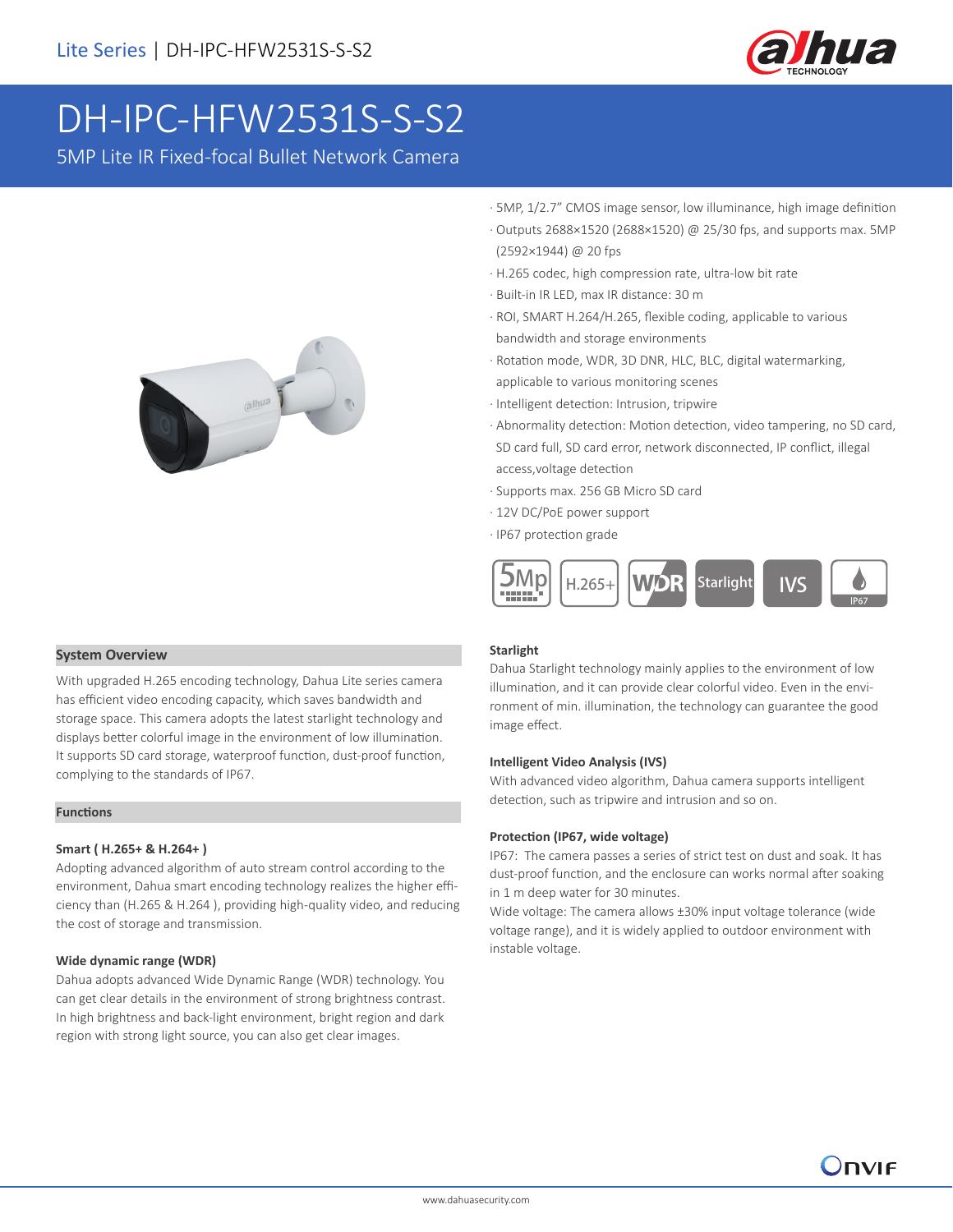# Lite Series | DH-IPC-HFW2531S-S-S2

### **Technical Specification**

Video Frame Rate

| Camera                   |        |                                                                                                                       |                       |                      |                                |
|--------------------------|--------|-----------------------------------------------------------------------------------------------------------------------|-----------------------|----------------------|--------------------------------|
| Image Sensor             |        | 1/2.7" 5Megapixel progressive CMOS                                                                                    |                       |                      |                                |
| <b>Effective Pixels</b>  |        | 2592 (H) × 1944 (V)                                                                                                   |                       |                      |                                |
| <b>ROM</b>               |        | 128 MB                                                                                                                |                       |                      |                                |
| <b>RAM</b>               |        | 256 MB                                                                                                                |                       |                      |                                |
| Scanning System          |        | Progressive                                                                                                           |                       |                      |                                |
| Electronic Shutter Speed |        | Auto/Manual 1/3 s-1/100000 s                                                                                          |                       |                      |                                |
| Min. Illumination        |        | 0.008 Lux@F1.6                                                                                                        |                       |                      |                                |
| <b>IR Distance</b>       |        | 30 m (98.43 ft)                                                                                                       |                       |                      |                                |
| IR On/Off Control        |        | Auto/Manual                                                                                                           |                       |                      |                                |
| <b>IR LEDs Number</b>    |        | $\mathbf{1}$                                                                                                          |                       |                      |                                |
| Pan/Tilt/Rotation Range  |        | Pan: 0°-360°<br>Tilt: 0°-90°<br>Rotation: 0°-360°                                                                     |                       |                      |                                |
| Lens                     |        |                                                                                                                       |                       |                      |                                |
| Lens Type                |        | Fixed                                                                                                                 |                       |                      |                                |
| Mount Type               |        | M12                                                                                                                   |                       |                      |                                |
| Focal Length             |        | $2.8 \text{ mm}$<br>$3.6$ mm                                                                                          |                       |                      |                                |
| Max. Aperture            |        | F1.6<br>F1.6                                                                                                          |                       |                      |                                |
| Field of View            |        | 2.8 mm:<br>Pan: 103.0°<br>Tilt: 71.0°<br>Diagonal: 132.0°<br>3.6 mm:<br>Pan: 84.0°<br>Tilt: 58.0°<br>Diagonal: 110.0° |                       |                      |                                |
| Iris Type                |        | Fixed aperture                                                                                                        |                       |                      |                                |
| Close Focus Distance     |        | 2.8 mm: 0.9 m (2.95 ft)<br>3.6 mm: 1.6 m (3.61 ft)                                                                    |                       |                      |                                |
| <b>DORI</b><br>Distance  | Lens   | Detect                                                                                                                | Observe               | Recognize            | Identify                       |
|                          | 2.8 mm | 56 m<br>(183.73 ft)                                                                                                   | 22.4 m<br>(73.49 ft)  | 11.2 m<br>(36.75 ft) | 5.6 <sub>m</sub><br>(18.37 ft) |
|                          | 3.6 mm | 80 m<br>(262.47 ft)                                                                                                   | 32.0 m<br>(104.99 ft) | 16.0 m<br>(52.49 ft) | 8.0 <sub>m</sub><br>(26.25 ft) |
| Smart event              |        |                                                                                                                       |                       |                      |                                |
| General IVS Analytics    |        | Tripwire; intrusion                                                                                                   |                       |                      |                                |
| Video                    |        |                                                                                                                       |                       |                      |                                |
| Video Compression        |        | H.265; H.264; H.264B; MJPEG                                                                                           |                       |                      |                                |
| Smart Codec              |        | Yes                                                                                                                   |                       |                      |                                |

Main stream: 2592 × 1944 (1 fps-20 fps) 2688 × 1520 (1 fps-25/30 fps)

Sub stream: 704 × 576 (1 fps-25 fps) 704 × 480 (1 fps-30 fps)

| <b>Stream Capability</b> | 2 streams                                                                                                                                                                                                 |  |  |  |  |
|--------------------------|-----------------------------------------------------------------------------------------------------------------------------------------------------------------------------------------------------------|--|--|--|--|
| Resolution               | 2592×1944(2592×1944); 2688×1520(2688×1520);<br>3M(2048×1536); 2304×1296(2304×1296);<br>1080p(1920×1080); 1.3M (1280 × 960);<br>720p(1280×720); D1(704×576/704×480);<br>VGA(640×480); CIF(352×288/352×240) |  |  |  |  |
| <b>Bit Rate Control</b>  | CBR/VBR                                                                                                                                                                                                   |  |  |  |  |
| Video Bit Rate           | H.264: 32 Kbps-8192 Kbps<br>H.265: 12 Kbps-8192 Kbps                                                                                                                                                      |  |  |  |  |
| Day/Night                | Auto(ICR)/Color/B/W                                                                                                                                                                                       |  |  |  |  |
| <b>BLC</b>               | Yes                                                                                                                                                                                                       |  |  |  |  |
| <b>HLC</b>               | Yes                                                                                                                                                                                                       |  |  |  |  |
| <b>WDR</b>               | 120 dB                                                                                                                                                                                                    |  |  |  |  |
| White Balance            | Auto/natural/street lamp/outdoor/manual/regional<br>custom                                                                                                                                                |  |  |  |  |
| Gain Control             | Auto/Manual                                                                                                                                                                                               |  |  |  |  |
| Noise Reduction          | 3D DNR                                                                                                                                                                                                    |  |  |  |  |
| <b>Motion Detection</b>  | OFF/ON (4 areas, rectangular)                                                                                                                                                                             |  |  |  |  |
| Region of Interest(RoI)  | Yes (4 areas)                                                                                                                                                                                             |  |  |  |  |
| Smart IR                 | Yes                                                                                                                                                                                                       |  |  |  |  |
| Image Rotation           | 0°/90°/180°/270° (Supports 90°/270° with 2688 × 1520<br>resolution and lower.)                                                                                                                            |  |  |  |  |
| Mirror                   | Yes                                                                                                                                                                                                       |  |  |  |  |
| Privacy Masking          | 4 areas                                                                                                                                                                                                   |  |  |  |  |
| Network                  |                                                                                                                                                                                                           |  |  |  |  |
| Network                  | RJ-45 (10/100 Base-T)                                                                                                                                                                                     |  |  |  |  |
| Protocol                 | IPv4; IPv6; HTTP; HTTPS; TCP; UDP; ARP; RTP; RTSP;<br>RTCP; RTMP; SMTP; FTP; SFTP; DHCP; DNS; DDNS;<br>QoS; UPnP; NTP; Multicast; ICMP; IGMP; NFS; PPPoE;<br>802.1x; Bonjour                              |  |  |  |  |
| Interoperability         | ONVIF(Profile S/Profile G/Profile T);CGI; P2P;<br>Milestone; Genetec                                                                                                                                      |  |  |  |  |
| User/Host                | 20                                                                                                                                                                                                        |  |  |  |  |
| Edge Storage             | Dahua Cloud; FTP; SFTP; Micro SD Card (support max.<br>256 GB); NAS                                                                                                                                       |  |  |  |  |
| Browser                  | IE<br>Chrome<br>Firefox                                                                                                                                                                                   |  |  |  |  |
| Management Software      | Smart PSS; DSS; DMSS                                                                                                                                                                                      |  |  |  |  |
| Mobile Phone             | IOS; Android                                                                                                                                                                                              |  |  |  |  |
| Certification            |                                                                                                                                                                                                           |  |  |  |  |
| Certifications           | CE-LVD: EN60950-1<br>CE-EMC: Electromagnetic Compatibility Directive<br>2014/30/EU<br>FCC: 47 CFR FCC Part 15, Subpart B<br>UL/CUL: UL60950-1 CAN/CSA C22.2 No.60950-1-07                                 |  |  |  |  |